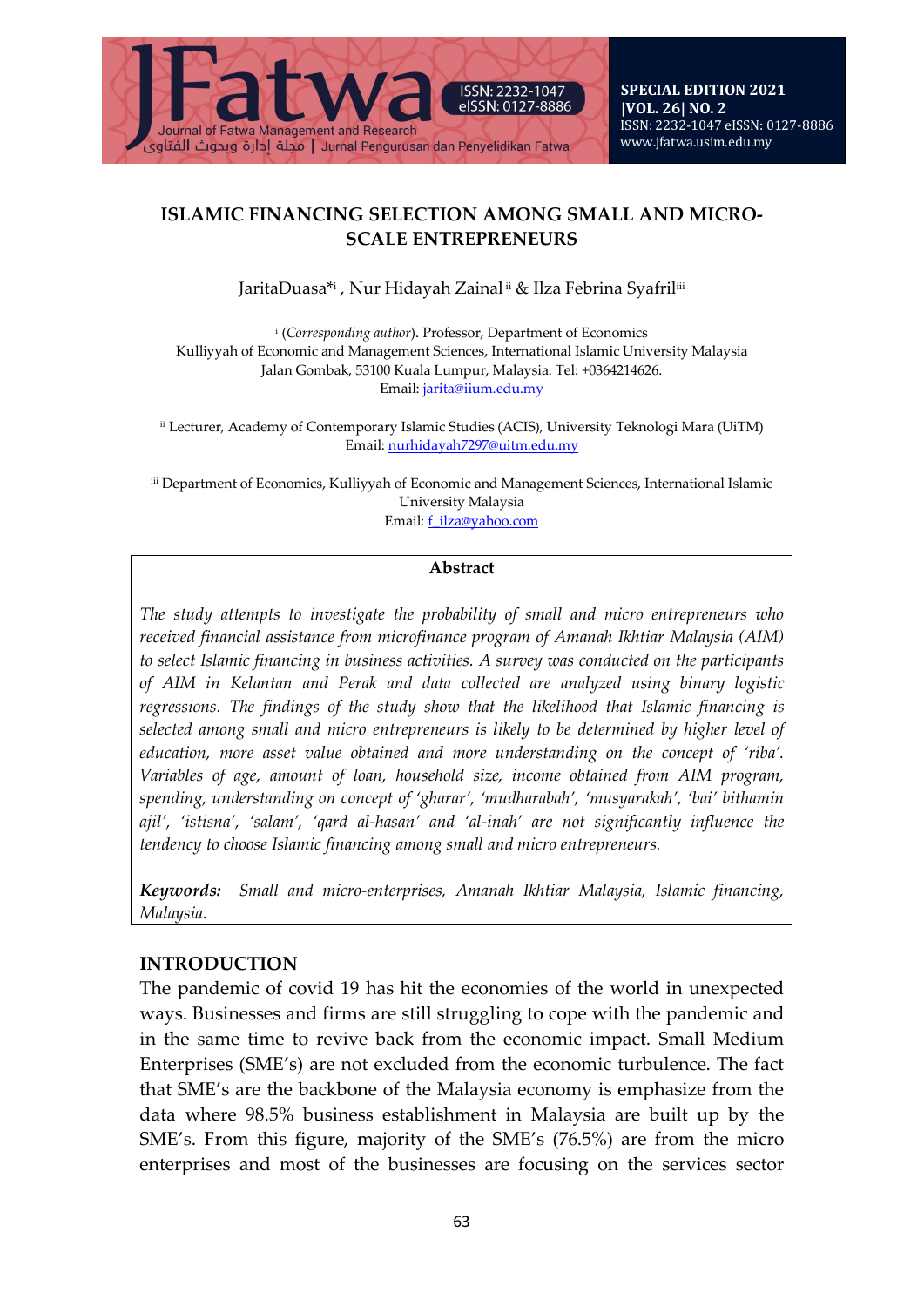which constitutes of 89.2%. (SME Corporation Malaysia, 2021). Thus, looking at the progress of SME's are significant in terms of it leads to 38.9% contribution to Malaysia total Gross Domestic Product (GDP) and the SME's bring about 48.4% employment to the Malaysian.

Coming up with the National Entrepreneurship Policy 2030, the government aimed for SMEs to account for 50% of the nation's gross domestic product (GDP) by 2030. (Ministry of Entrepreneur Development and Cooperatives, 2019). The government is serious in promoting the development of SME's and hence, various strategies has been put to help the SME's that is highly affected by the storm of the pandemic Covid 19. For example, the government has allocated RM4.6 billion to empower Bumiputera entrepreneurs within the Budget 2021. This is given through various business boosting program such as the National Entrepreneur Group Economic Fund (Tekun) and Perbadanan Usahawan Nasional Bhd (PUNB). (The Star, December, 2020). Apart from that, the government has also established the Bantuan Prihatin Rakyat (BPR) and allowing for the withdrawal of i-Lestari and i-Sinar where it provides cash assistance to the people.

Being optimistic, the SME's are utilising the supports given by the government and taking proactive measures to ensure their stability. At the same time, the SME's are also getting ready for an unexpected economic turnaround which is in line with the new normal of "expecting the unexpected". Mastercard Impact Study for SMEs has conducted a survey towards SME's where the results shows that the issues on labour, financial and sales are three major concerns of the SME's survival during pandemic. (New Straits Times, March 2021). The Movement Control Order (MCO), the travel bans, closure of state and national border affect majors of SME's sector and in turn led to the contraction of the Malaysia GDP by 17.1% which is the second level lower after the economic crisis 1998. Adding to that, the SME Association of Malaysia found out that 57% of the SME's they surveyed reported no sales during the first MCO while 40% acknowledge that their revenues dropped by at least half. (Thomas, J. 2021).

Nevertheless, being resilient from fails most of the SME's now has ensure that they are crisis-proof through investing in the digital upgrades of their businesses, increasing the skills of the labour and not depending merely on the physical business transactions. Stepping in the year of 2021, most of the businesses have fully utilised the digital ways of transaction as to cope with the new normal of daily businesses activities. Extracting further the results of the survey from Mastercard Impact Study for SMEs, 85% of the respondent's belief in order to recover from the economic impact of the pandemic they need the assistance from the banking sector. This financial assistance from the bank has been rated as good or excellent by the respondents.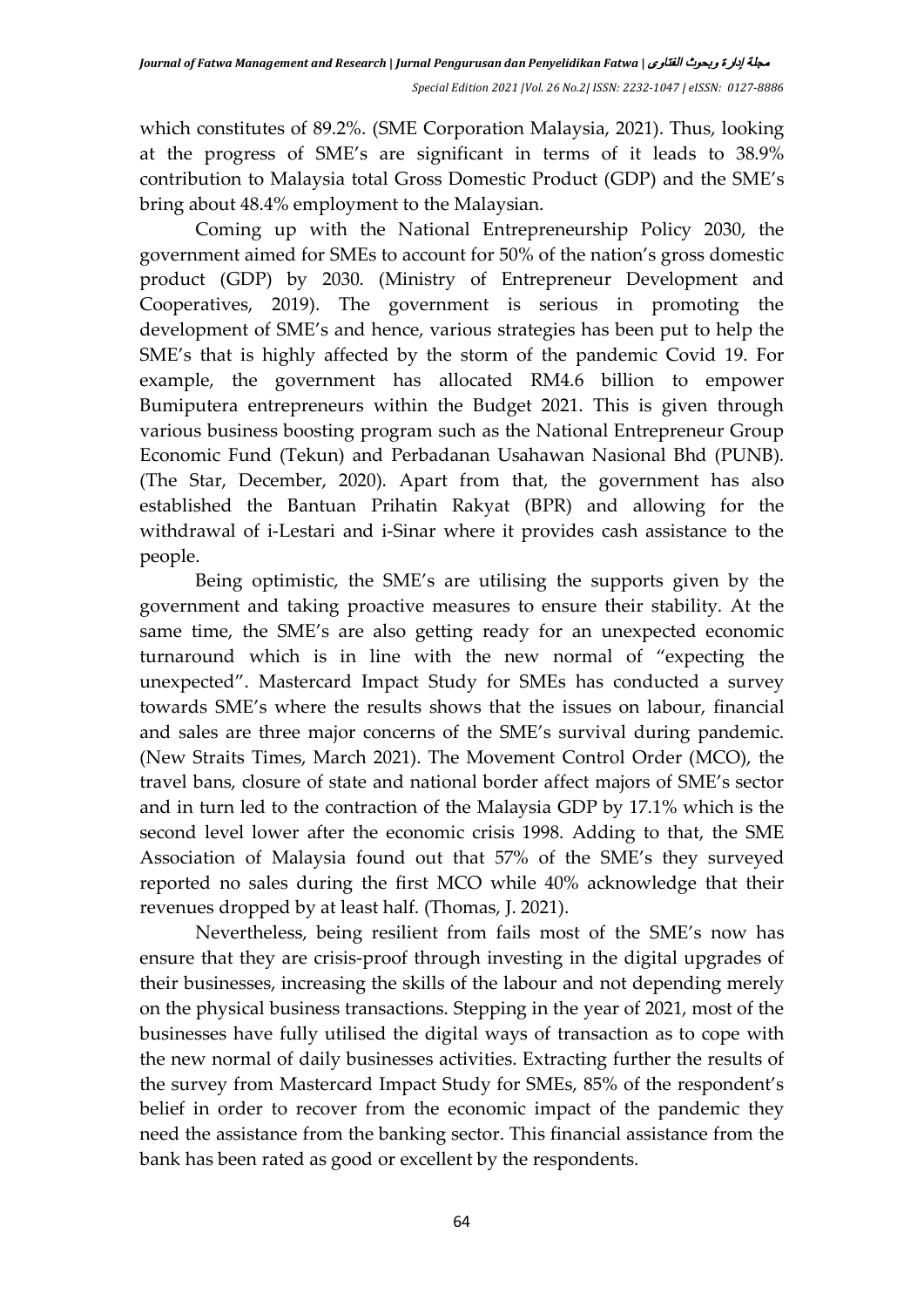For example, Maybank SME Digital Financing has served over 8,200 SME's with a total of RM1 billion financing. (Faridi, O. 2021). Bank Rakyat on the other hand assists to provide SME's with special financial package with shariah advisory services inclusive in the financing packages especialy towards the halal SME's manufacturers and operators. (The Star, 2021). Given that various stimulus package and financial aids available for the recovery of the SME's, here comes the concern of this paper. Is Islamic Financial service will become a key feature in promoting SME's to recover? RAM Rating Services Bhd (RAM Ratings) indicate that local Islamic Banking sector able to grow at the rate of 8.1% in 2020 even thouh the pandemic Covid 19 strike. This has maintained the "stable look" rating by RAM ratings towards the Islamic Banking sector. The performance is far beyond the conventional banks with a growth rate of 1% in 2020. (Nur Haziqah, 2021). The major factor of stable performance of the Islamic Financial Sector is driven by the value of 'islamic first'agenda applied by major banking groups.

Islam as a way of life requires Muslim to practice shariah as comprehensive. This is inclusive in the daily business activities. Therefore, it is expected that Muslim entrepreneurs will tend to select Islamic Financial services rather than the conventional one. Alabbad, Divya, & Govindaraj (2020) highlighted that three major features for Islamic banks to attract depositers are depending on the religious, political and socio legal factors. They noted that Islamic shariah will governs the behavior of the depositers. Moreover, Azmat, Ali, Brown, & Skully (2019) use the term shariah consciousness referring to the Islamic banking customers whom aware and chose shariah as their priority in product selection. On the other hand, customers who is not shariah conscious will select products considering its arabic term and fatwas by renowned scholars to indicate the product is shariah compliance. This is supported by Jaara, Kadomi, et al (2021) which highlighted that religious is not the sole criteria for customers selection for Islamic financing. Apart from religious issue, Islamic banks should consider the product features and service quality in proposing the Islamic banking products.

Abdul Hadi, Noradilah & Muwazir, Mohd. (2020) looking at a slightly different angle, focusing on the impact of ethnicity. Malay ethnic group ranked religious and ethical as the main criteria for the selection of Islamic financial services. Chinese and Indian ethnic group consider religious factor as the least important for selection criteria. This is in line with the fact that majority of the Malay ethnic group is Muslim. Thus, religious factor is highly determining the selection criteria for the Islamic financing products. Khan, Udin, Majid & Anam. (2020) details the factor for customers to opt for Islamic financing is higyly dependant on the level of knowledge, advertisement of the products and the shariah compliance level of the products. Fachrurazi, et al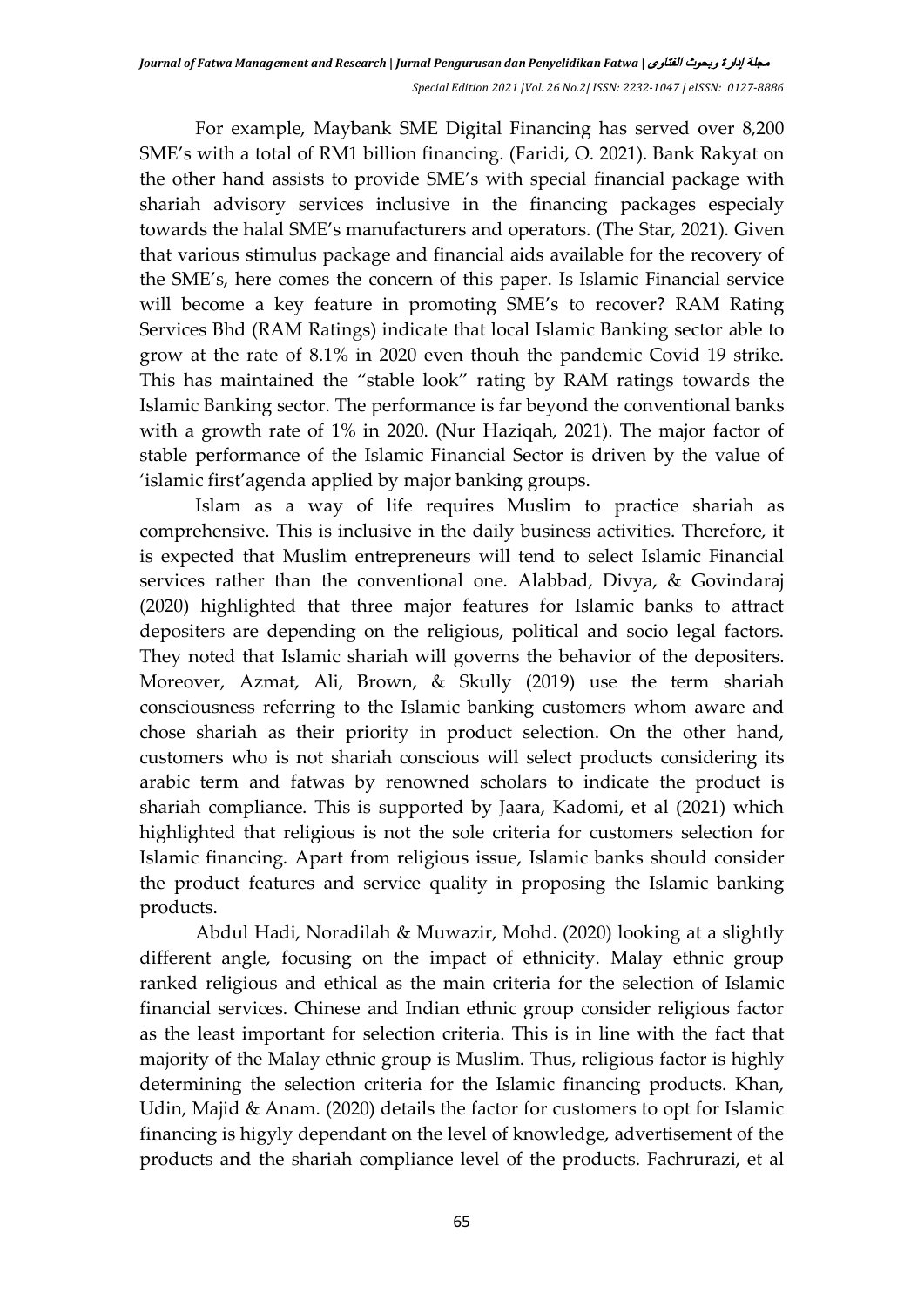(2020) focuses on 127 respondents of SME owners and learned that service quality, religiousity and fair schemes offered as the main factors for SME's owners' satisfaction and loyalty towards the Islamic financing services.

Centering on the case study of Pakistan, Bilal, Fatima, Ishtiaq, Muhammad& Hafiz (2020) conducted a study on 400 SME's owners using inferential statistic. The study found out that government support, subjective norms, perceived behavioral control and self-efficacy are among the significant factors for adoption of Islamic financial services among the SME's owners. In addition to that, a good corporate image of the Islamic banks is significant in increasing the numbers of consumer demand for the shariah compliance business transactions. Mohamed Shaban, Meryem Duygun, & John Fry (2016) compares the lending to SME's by Islamic banking with the conventional banking. The paper highlighted that with regards to price competition, Islamic banking will receive a greater market share for SME's lending due to its differentiated product nature. Yet, when it comes to the competition in loan output, the conventional banks receive a greater market share towards the SME's lenders.

Thus, the objective of this study attempts to investigate the probability of small and micro entrepreneurs who received financial assistance from microfinance program of Amanah Ikhtiar Malaysia (AIM) to select Islamic financing in their business activities. In particular, it attempts to identify significant factors contributing to likelihood of choosing Islamic financing among small and micro entrepreneurs.

## **DATA AND METHODS**

Data used in the study are collected through survey on participants of AIM program in Perak and Kelantan. The justification of selecting the two states is that these two states are having large number of participants of AIM among all states in Malaysia. Respondents are selected randomly at different AIM centres ('pusat') in each state. The questionnaires are prepared in Malay language in which respondents are asked on their socio-economic backgrounds, the amount of loan obtained from AIM, incomes after joining AIM program, value of assets after involve with AIM, expenditures or expenses, the awareness or understanding several concepts of Islamic financial products available in the financial market and their interest on Islamic financing. Questions are designed to be answered using several forms such as Likert scales, continuous numbers and categorical responses. The study is able to collect 1895 usable responses from the survey.

Several methods are applied on the collected data. Descriptive analysis provides a summary of the findings in general, such as frequencies and percentages for categorical data and minimum, maximum, mean and standard deviation for continuous data. The study also applies a nonlinear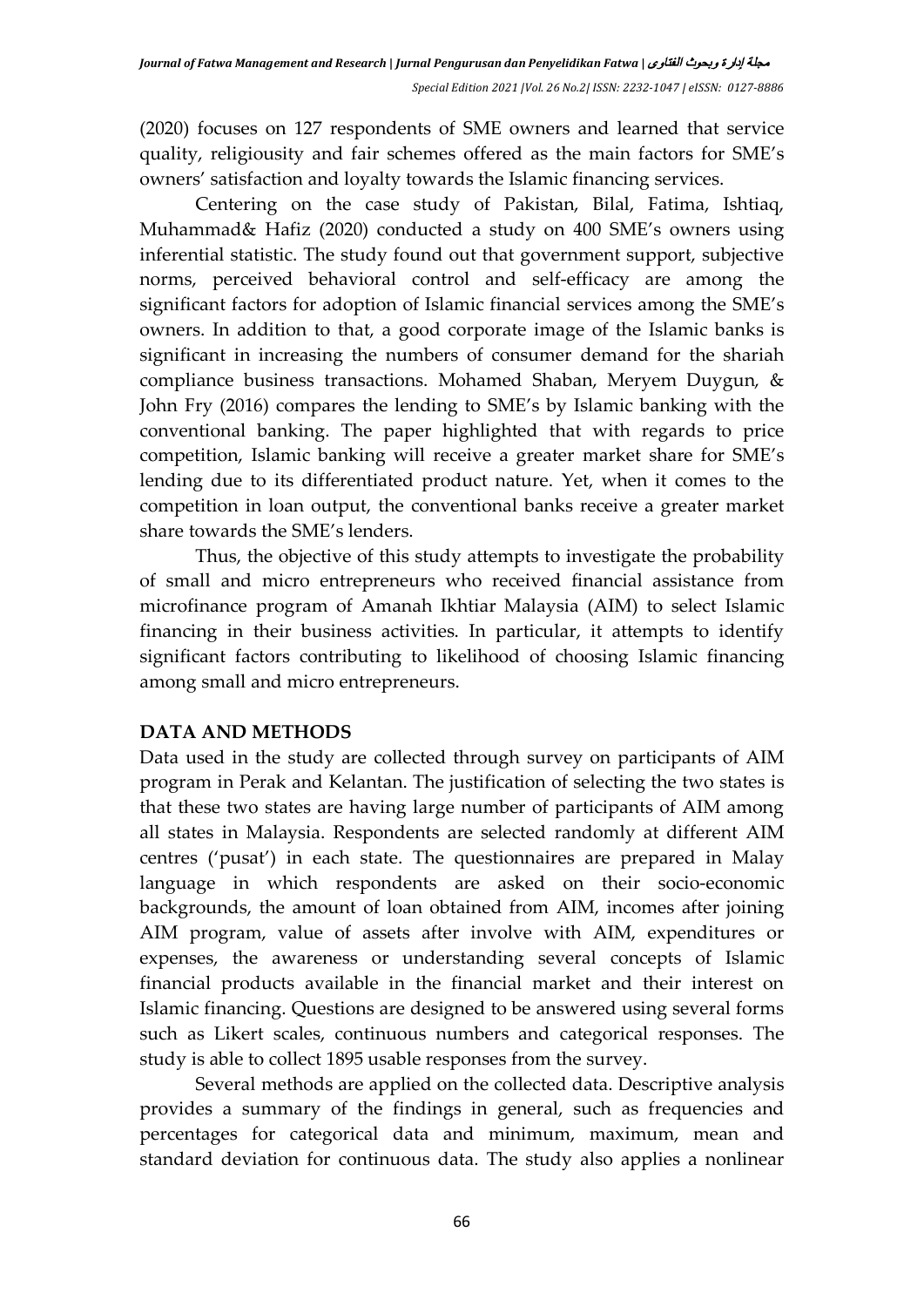regression model to analyze the tendency of small and micro entrepreneurs in AIM program to chose Islamic financing in their business activities. This model is designed explicitly for binary dependent variables (with value 1 or 0) to test the probability or likelihood that the respondents will choose Islamic financing. The population logit model of the binary dependent variable, with multiple regressors, could be written as:

L<sub>i</sub>  $(Y) =$  b<sub>0</sub> + b<sub>1</sub>(income percapita after joining AIM) + b<sub>2</sub>(total spending) + b<sub>3</sub>(amount of loan) + b<sub>4</sub>(value of assets) + b<sub>5</sub>(education level) + b<sub>6</sub>(age) +  $b_7$ (household size) +  $b_8$ (Dummy state)

(1)

L<sub>i</sub> (Y) = b<sub>0</sub> + b<sub>1</sub>(income percapita after joining AIM) + b<sub>2</sub>(total spending) + b<sub>3</sub>(amount of loan) + b<sub>4</sub>(value of assets) + b<sub>5</sub>(education level) + b<sub>6</sub>(age) +  $b_7$ (household size) +  $b_8$ (Dummy state) +  $\Sigma$  ci (understand Islamic concept)i (2)

where Li is with a value of 0 or 1. Li = 0 if the respondent is not interested in Islamic financing and  $Li = 1$  if the respondent is interested in Islamic financing. The independent variables in the model are age, household size, education level, income per capita after joining AIM program, value of assets, amount of loan, total spending from income, dummy state and understanding of respondent on several Islamic concepts such as riba, gharar, mudharabah, musyarakah, bai bithamin ajil, salam, istisna, qard al-hasan and al-inah. Definition of each of these islamic concepts is available at the Appendix.

Several variables or data are transformed into natural log in order to standardize the scale and to remove the skewness of the original data such as value of assets, amount of loan, total spending from income and income per capita after joining AIM program. As for the dummy state, the respondent from Kelantan is marked as 1 and 0, otherwise. If we take the antilog of the slope coefficients (b's or c's), subtract one from it, and multiply the result by 100, it will give us the percent change in the odds for a unit increase in the jthpredictor. We could interpret the percentage change as the probability or likelihood that the respondents choose to opt for Islamic financing due to a unit increase in independent variables.

Normally, the  $\mathbb{R}^2$  or adjusted  $\mathbb{R}^2$  is used to evaluate the goodness-fit of the OLS model. However, the  $\mathbb{R}^2$  is a poor measurement of goodness-fit for nonlinear probability model. For that reason, an alternative goodness-fit measurement for non-linear logit model, called "fraction correctly predicted', is used. Besides, we adopt Pearson  $\chi^2$ -type tests of goodness-of-fit, namely Hosmer-Lemeshow (1989) and Andrews (1988a, 1988b) to further strengthen good model selection.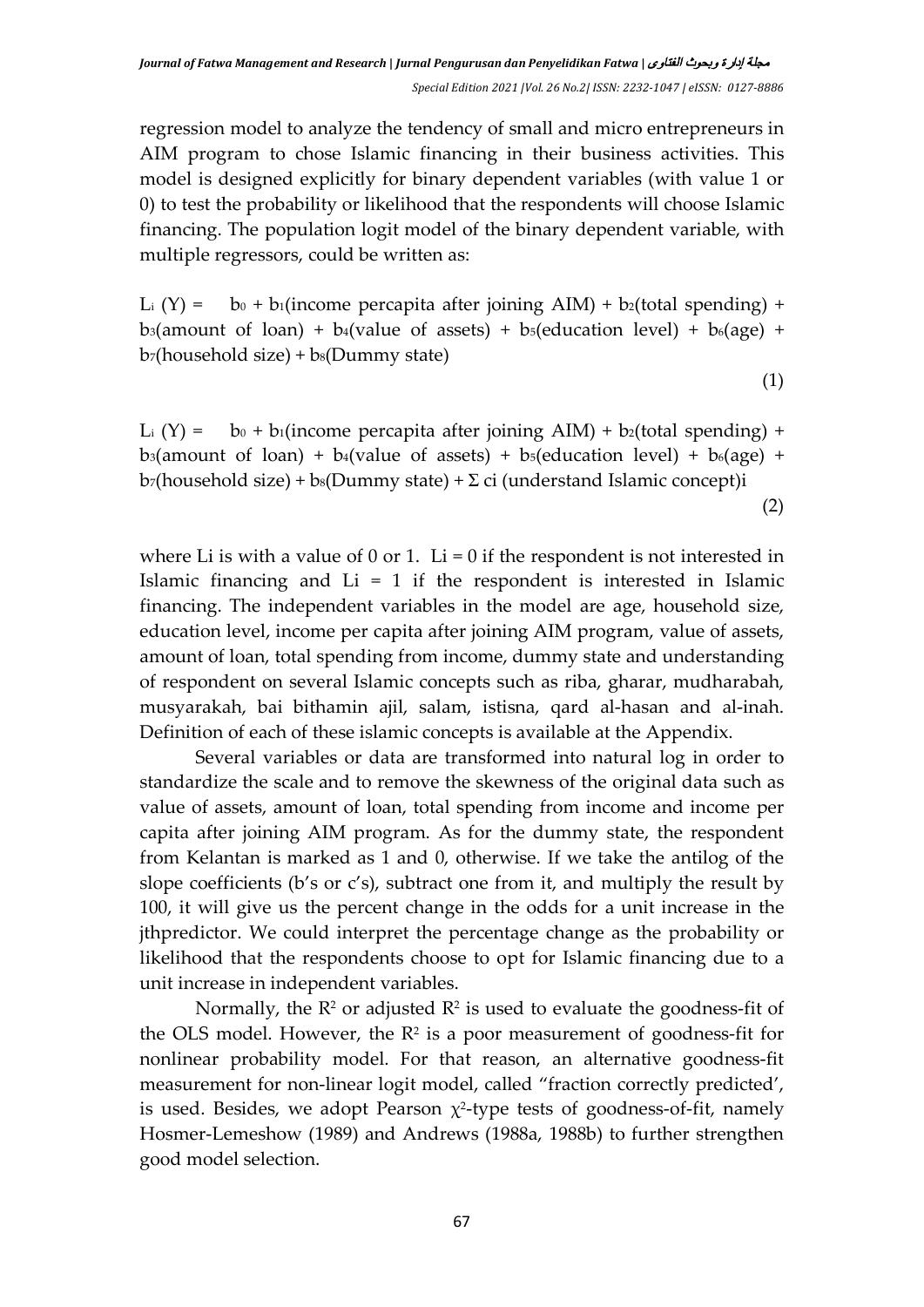### **RESULTS AND DISCUSSION**

Table 1 displays the descriptive statistics of data. The respondents in study are mainly female. From total number of respondents ie.1895, 97.1 percent (1692 respondents) are female and 2.9 percent (51) are male with the balance are missing data. 50.3 percent of total respondents are from Kelantan and 49.7 percent are from Perak. Majority of respondents in study are literate but from most of them obtains formal school education up to secondary level. Only 2.4 percent have education beyond school level or tertiary level. About 12.2 percent (210 respondents) do not have any formal education.

When respondents are asked on their understanding of several Islamic concepts, more than 80 percent have high and moderate understanding on the concept of 'riba'. Unfortunately, more than 75 percent not understand or less understand the concepts of 'gharar', mudharabah', 'musyarakah', 'bai' bithamin ajil', 'istisna', 'qard al-hasan' and 'al-inah'. However, when the respondents are asked on their interest on Islamic financing, 98.7 percent is interested to use Islamic financing in their business activities.

|                                 |                     |                | Valid     |
|---------------------------------|---------------------|----------------|-----------|
| Item/variable                   | Scale/category      | Frequency      | Percent   |
| Gender                          | Female              | 1692           | 97.1      |
|                                 | Male                | 51             | 2.9       |
|                                 | Total               | 1743           | 100.0     |
| <b>Education</b> level          | No formal education | 210            | 12.2      |
|                                 | Primary             | 969            | 56.4      |
|                                 | Secondary           | 497            | 28.9      |
|                                 | Certificate/Diploma | 40             | 2.3       |
|                                 | First degree/post-  | $\overline{2}$ | $\cdot$ 1 |
|                                 | graduate            |                |           |
|                                 | Total               | 1718           | 100.0     |
| <b>State</b>                    | Perak               | 941            | 49.7      |
|                                 | Kelantan            | 954            | 50.3      |
|                                 | Total               | 1895           | 100.0     |
| Interested in Islamic financing | Yes                 | 1678           | 98.7      |
|                                 | N <sub>o</sub>      | 22             | 1.3       |
|                                 | Total               | 1700           | 100.0     |

**Table 1.** Descriptive analysis of data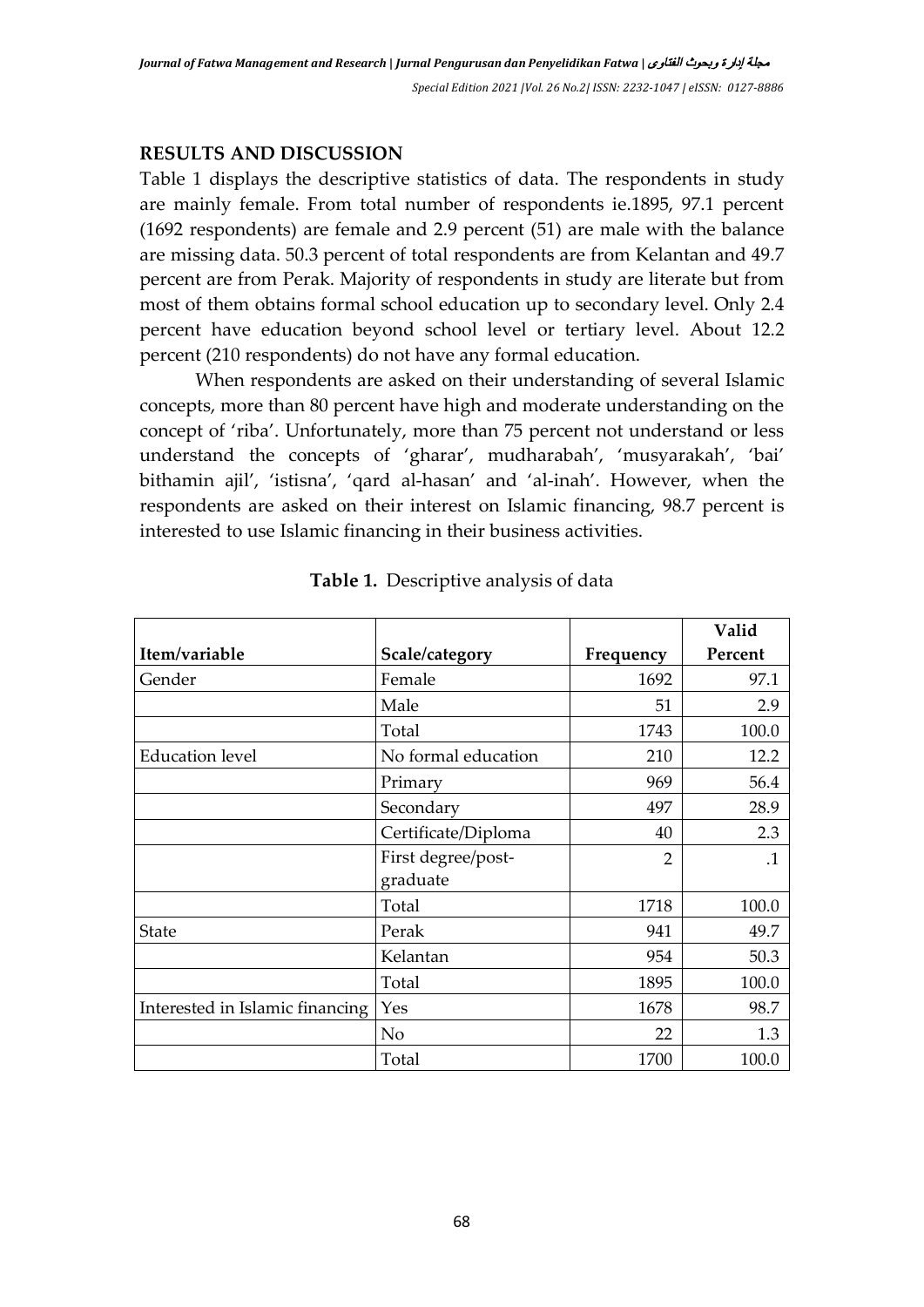| Item/variable  | Highly     | Moderately | Less       | Not        | Not Highly |
|----------------|------------|------------|------------|------------|------------|
|                | understand | Understand | Understand | Understand | Understand |
| Understand     | 250        | 1144       | 44         | 285        | 18         |
| the concept of | (14.4)     | (65.7)     | (2.5)      | (16.4)     | (1.1)      |
| 'riba'         |            |            |            |            |            |
| Understand     | 11         | 147        | 87         | 1357       | 139        |
| the concept of | (0.6)      | (8.4)      | (5.0)      | (77.9)     | (8.0)      |
| 'gharar'       |            |            |            |            |            |
| Understand     | 20         | 346        | 93         | 1168       | 113        |
| the concept of | (1.1)      | (19.9)     | (5.3)      | (67.1)     | (6.5)      |
| 'mudharabah'   |            |            |            |            |            |
| Understand     | 23         | 288        | 83         | 1241       | 106        |
| the concept of | (1.3)      | (16.5)     | (4.8)      | (71.3)     | (6.1)      |
| 'musyarakah'   |            |            |            |            |            |
| Understand     | 16         | 182        | 76         | 1329       | 138        |
| the concept of | (0.9)      | (10.5)     | (4.4)      | (76.3)     | (8.0)      |
| 'bai'          |            |            |            |            |            |
| bithaminajil'  |            |            |            |            |            |
| Understand     | 99         | 468        | 61         | 1014       | 100        |
| the concept of | (5.7)      | (26.9)     | (3.5)      | (58.2)     | (5.8)      |
| 'salam'        |            |            |            |            |            |
| Understand     | 12         | 109        | 90         | 1395       | 135        |
| the concept of | (0.7)      | (6.3)      | (5.2)      | (80.1)     | (7.8)      |
| 'istisna'      |            |            |            |            |            |
| Understand     | 20         | 234        | 66         | 1294       | 127        |
| the concept of | (1.1)      | (13.4)     | (3.8)      | (74.3)     | (7.3)      |
| 'qard al-      |            |            |            |            |            |
| hasan'         |            |            |            |            |            |
| Understand     | 27         | 187        | 72         | 1329       | 127        |
| the concept of | (1.5)      | (10.7)     | (4.1)      | (76.3)     | (7.3)      |
| 'al-inah'      |            |            |            |            |            |

Note: Total frequency excludes missing value/data. Total number of respondents, n=1895. \*figure in bracket ( xx) represent the percentage of the frequencies

| <b>Variable</b> | N              | Min   | Max     | Mean     | <b>Standard</b> | <b>Skewne</b> | Kurtos          |
|-----------------|----------------|-------|---------|----------|-----------------|---------------|-----------------|
|                 |                |       |         |          | deviation       | SS            | $\overline{1}S$ |
| Age             | 174            | 19.00 | 85.00   | 45.6625  | 11.40683        | .271          | $-.191$         |
|                 | $\overline{2}$ |       |         |          |                 |               |                 |
| Househol        | 189            | 1.00  | 18.00   | 5.9926   | 2.47699         | .573          | .693            |
| d size          | $\theta$       |       |         |          |                 |               |                 |
| Yearly          | 188            | .00   | 7600.00 | 344.9572 | 581.76398       | 4.925         | 42.421          |
| Per             | 5              |       |         |          |                 |               |                 |
| capita          |                |       |         |          |                 |               |                 |

### **Table 2.** Descriptive statistics on continuous data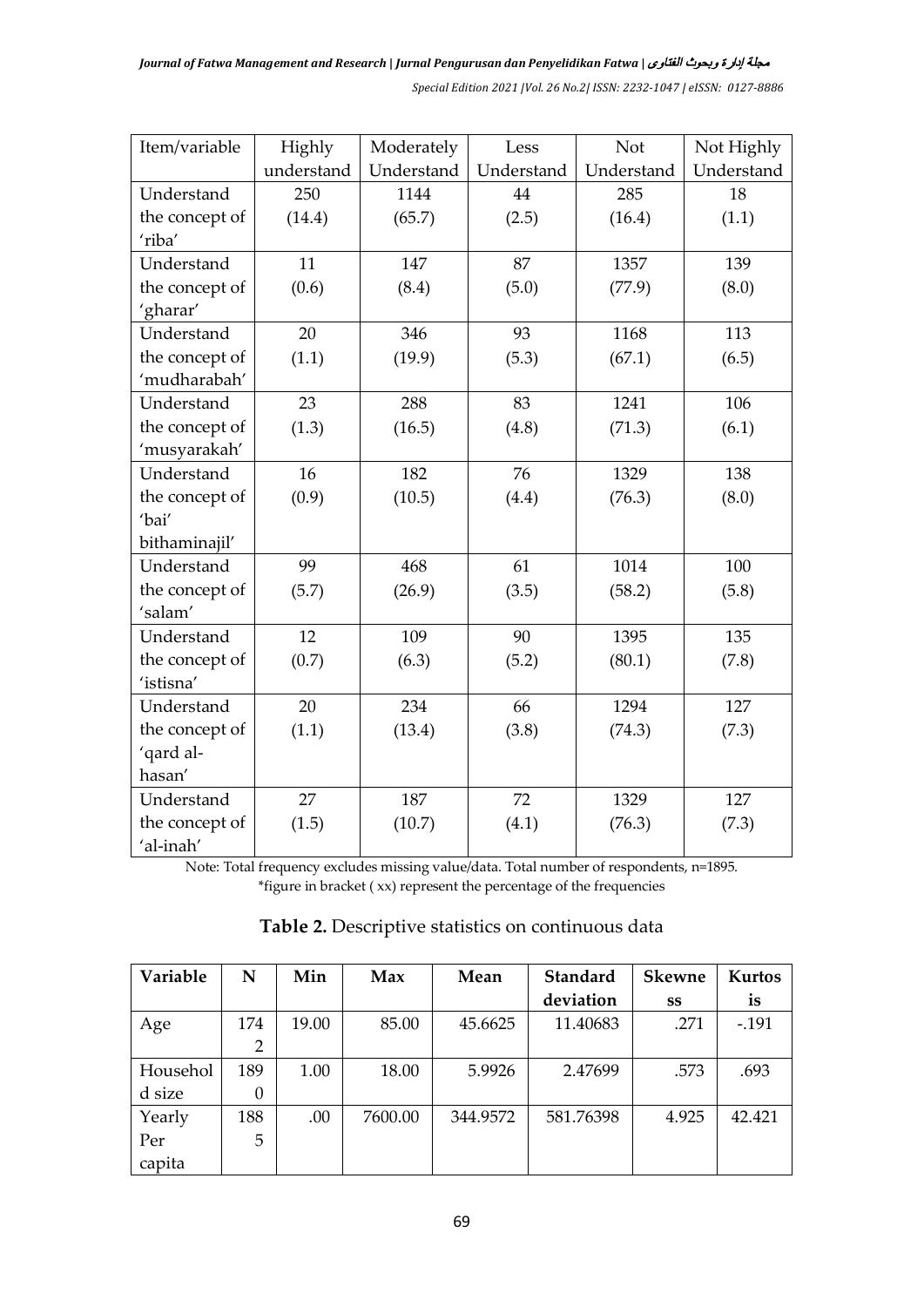*Journal of Fatwa Management and Research* **|** *Jurnal Pengurusan dan Penyelidikan Fatwa* **|** الفتاوى وبحوث إدارة مجلة

| income   |     |                  |         |          |           |        |         |
|----------|-----|------------------|---------|----------|-----------|--------|---------|
| (RM)     |     |                  |         |          |           |        |         |
| Yearly   | 187 | .00              | 151580. | 1389.103 | 6434.4091 | 20.874 | 477.251 |
| spending | 1   |                  | 00      |          | 7         |        |         |
| (RM)     |     |                  |         |          |           |        |         |
| Value of | 171 | .00              | 420000. | 13552.58 | 25998.600 | 5.606  | 58.674  |
| asset    | 3   |                  | 00      | 03       | 45        |        |         |
| (RM)     |     |                  |         |          |           |        |         |
| Amount   | 189 | 200.0            | 22000.0 | 3561.786 | 2722.4459 | 2.908  | 12.403  |
| of loan  | 2   | $\boldsymbol{0}$ | 0       | 5        | 4         |        |         |
| (RM)     |     |                  |         |          |           |        |         |

*Special Edition 2021 |Vol. 26 No.2| ISSN: 2232-1047 | eISSN: 0127-8886*

Notes: N is total responses excludes missing data.

As for the continuous data/variables, Table 2 shows the descriptive statistics on minimum, maximum, mean, standard deviation, skewness and kurtosis. As for the age of respondents, the minimum age is 19 years old and the maximum age is 85 years old. The average age among respondents is more or less 46 years-old. The minimum household size of respondents is one member and the maximum household size is 18 members. On average, the household of respondents is about 5.9 or 6 members. The respondents are also asked about the approximate yearly per capita income that they received after joining the AIM program. It could be extracted that the minimum yearly income received by them is none while the maximum of yearly per capita income is RM76,000.00. The mean per capita income per year received by respondents is approximately RM345.00.

Besides, the maximum yearly spending of respondents is RM151,580.00, with a mean of RM1,389 while the maximum value of asset they have is RM420,000.00 with the mean of 13,553.00. The amount of loan made by respondents from the program is RM3,562.00 on average with minimum of RM200.00 and the maximum of RM22,000.00. Skewness is a measure of symmetry. A distribution, or data set, is symmetric if it looks the same to the left and right of the centre point. Kurtosis is a measure of whether the data are heavy-tailed or light-tailed relative to a normal distribution. For skewness, if the number is greater than  $+1$  or lower than  $-1$ , this is an indication of a substantially skewed distribution. All variables displayed on Table 2 have skewness more than +1 which indicate that data are skewed distribution. For kurtosis, the general guideline is that if the number is greater than +1, the distribution is too peaked. This peaked distribution is found in all data except data on age and household size.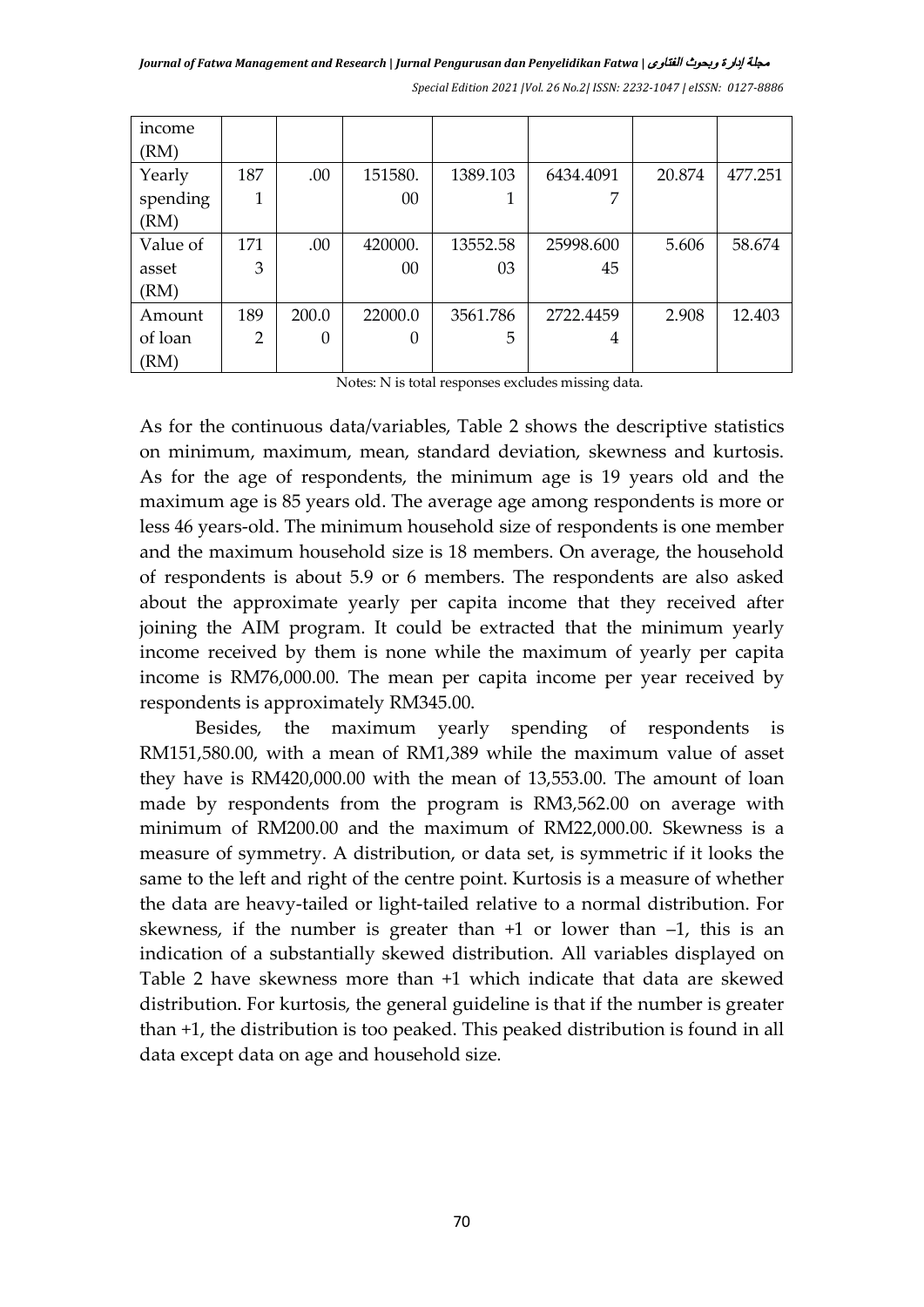|                                               | <b>Binary</b> logistic |            |                  |                      |
|-----------------------------------------------|------------------------|------------|------------------|----------------------|
|                                               | Dependent              | variables: | Interested       | in<br><b>Islamic</b> |
|                                               | financing              |            |                  |                      |
| Independent variables                         | (1)                    |            |                  | (2)                  |
|                                               | $\boldsymbol{B}$       | Exp(B)     | $\boldsymbol{B}$ | Exp(B)               |
| Constant                                      | 0.686                  | 1.985      | 4.976            | 144.9                |
|                                               | (5.690)                |            | (6.704)          |                      |
| Household size                                | $-0.67$                | 0.935      | $-0.152$         | 0.859                |
|                                               | (0.160)                |            | (0.194)          |                      |
| <b>Education level</b>                        | $1.507**$              | 4.511      | $1.441**$        | 4.225                |
|                                               | (0.594)                |            | (0.690)          |                      |
| Age                                           | $-0.008$               | 0.992      | $-0.013$         | 0.987                |
|                                               | (0.030)                |            | (0.034)          |                      |
| Dummy Kelantan                                | 17.77                  | 52429384   | 18.175           | 78244674             |
|                                               | (1891.2)               |            | (1791.9)         |                      |
| Value of assets (RM)                          | $0.600***$             | 1.822      | $0.499**$        | 1.647                |
|                                               | (0.198)                |            | (0.200)          |                      |
| Amount of loan (RM)                           | $-0.200$               | 0.819      | $-0.004$         | 0.996                |
|                                               | (0.549)                |            | (0.594)          |                      |
| Yearly Per capita income (RM)                 | $-0.552$               | 0.576      | $-0.707$         | 0.493                |
|                                               | (0.550)                |            | (0.669)          |                      |
| Yearly spending (RM)                          | 0.202                  | 1.224      | 0.455            | 1.576                |
|                                               | (0.518)                |            | (0.610)          |                      |
| Understand the concept of 'riba'              |                        |            | $-0.605**$       | 0.546                |
|                                               |                        |            | (0.293)          |                      |
| Understand the concept of                     |                        |            | 1.901            | 2.976                |
| 'gharar'                                      |                        |            | (0.789)          |                      |
| Understand the concept of                     |                        |            | $-0.233$         | 0.792                |
| 'mudharabah'                                  |                        |            | (0.571)          |                      |
| Understand the concept of                     |                        |            | $-0.720$         | 0.487                |
| 'musyarakah'                                  |                        |            | (0.878)          |                      |
| Understand the concept of 'bai'               |                        |            | $-0.617$         | 0.539                |
| bithamin ajil'                                |                        |            | (0.967)          |                      |
| Understand the concept of                     |                        |            | $-0.682$         | 0.506                |
| 'salam'                                       |                        |            | (0.621)          |                      |
| Understand the concept of<br>'istisna'        |                        |            | $-0.141$         | 0.869                |
|                                               |                        |            | (1.125)          |                      |
| Understand the concept of 'qard               |                        |            | 0.167            | 1.182                |
| al-hasan'                                     |                        |            | (0.507)<br>0.339 | 1.403                |
| Understand the concept of 'al-                |                        |            |                  |                      |
| inah'                                         |                        |            | (0.432)          |                      |
| Diagnostic tests:<br>% correct classification |                        |            |                  |                      |
|                                               | 98.4                   |            | 98.4             |                      |

## **Table 3:** Results of Binary Logistic regressions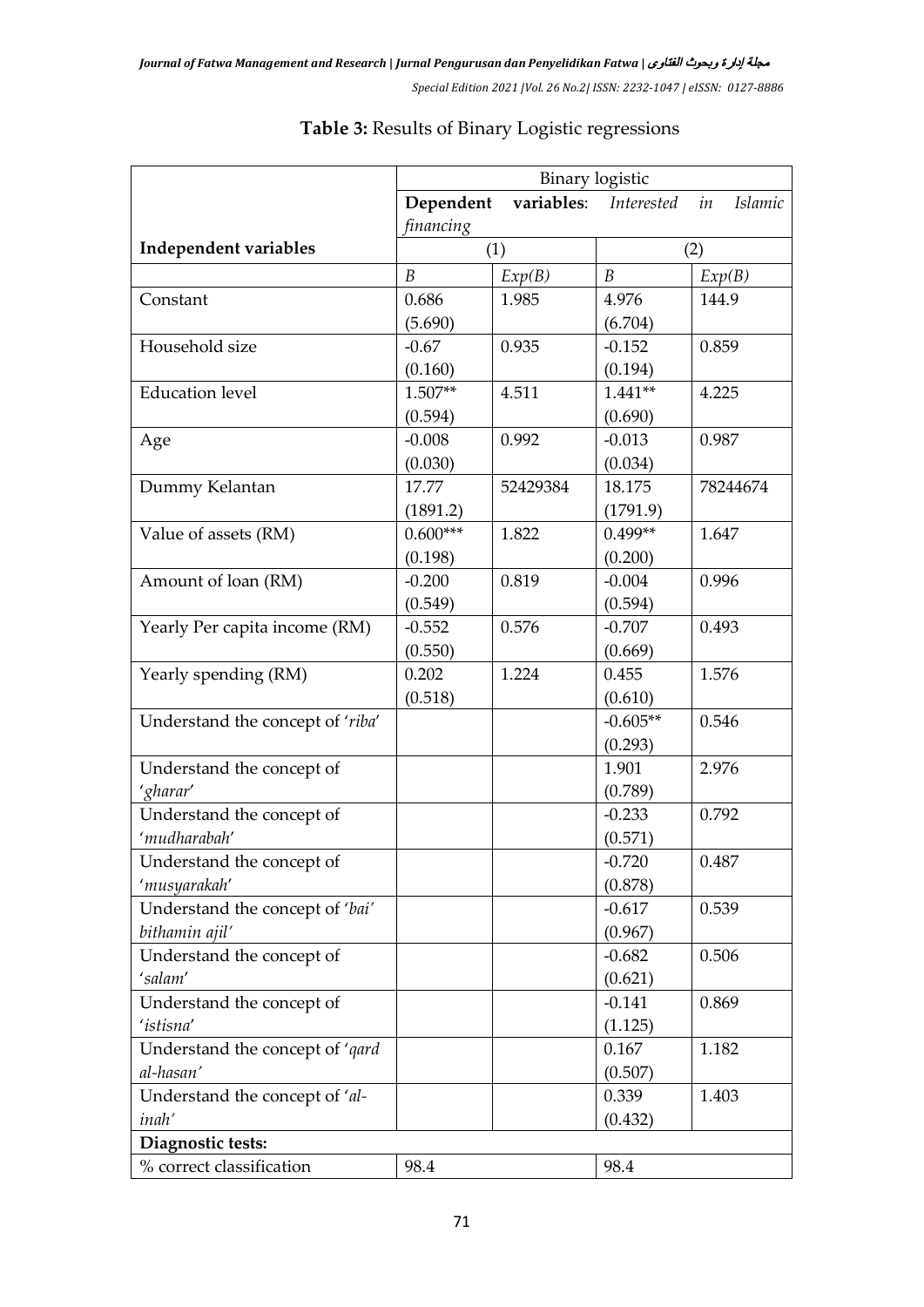| Omnibus Chi-square stat.  | 34.898*** | $50.614***$ |
|---------------------------|-----------|-------------|
| Hosmer&LemeshowTest stat. | 4.695     | 1.818       |
| Cox & Snell R-square      | 0.042     | 0.06        |
| Negelkerke R-square       | በ 277     | 0.399       |

*Notes: 1. Standard errors are in parentheses;*

*2. \*\*\*statistically significant at the 1% level; \*\*5% level; \*10% level*

The study also attempts to evaluate the factors that might contribute to the likelihood of choosing Islamic financing for business activities among a sample of respondents who receive financial assistance from the AIM program. The model developed in this study is Binary Logistic, where the dependent variable has only two categories, one and zero. One is coded to the responses of 'yes' for the survey question of 'Are you interested in Islamic financing for your business activities?' and zero is coded to the response of 'no' on similar question. The independent variables or regressors are variables such as age, state, education level, household size, income level after joining the AIM program, total spending, value of assets, amount of loan and understanding on nine Islamic financing concepts ('riba', 'gharar', mudharabah', 'musyarakah', 'bai' bithamin ajil', 'istisna', 'salam', 'qard alhasan' and 'al-inah')

In some cases, the independent variables are dummy variable such as state (1=Kelantan, 0=Perak) and continuous variables such as age, household size, educational level, and yearly per capita income level, spending, value of assets, amount of loan and understading of Islamic financing concepts. There are two regressions (Model 1 and Model 2) formed with the first one is the regression with no variables on the understanding of Islamic financing concepts and the second one is when these variables are included. Table 3 presents the findings.

From Table 4, the regression results of Model 1 show that the significant predictors are 'education level' and 'value of assets'. Coefficients of both variables are positive and significant at 5% and 1%, respectively. The positive value of beta  $(\beta)$  for education level that is 1.507, indicates that an increase in an independent variable score, that is the higher the education level, results in an increase probability of the case recording a score of 1 in the dependent variable (i.e., choose Islamic financing). The odd ratio (Exp (β)) for this variable is 4.511. We could interpret that the odds of a person opt for Islamic financing increases by a factor of 4.511, all other factors being equal. A positive sign of value of asset coefficient implies that for respondents with higher assets' value, the odds of selecting Islamic financing increases by a factor of 1.822, other things constant. Other independent variables do not contribute significantly to the probability of selecting Islamic financing among small and micro entrepreneurs.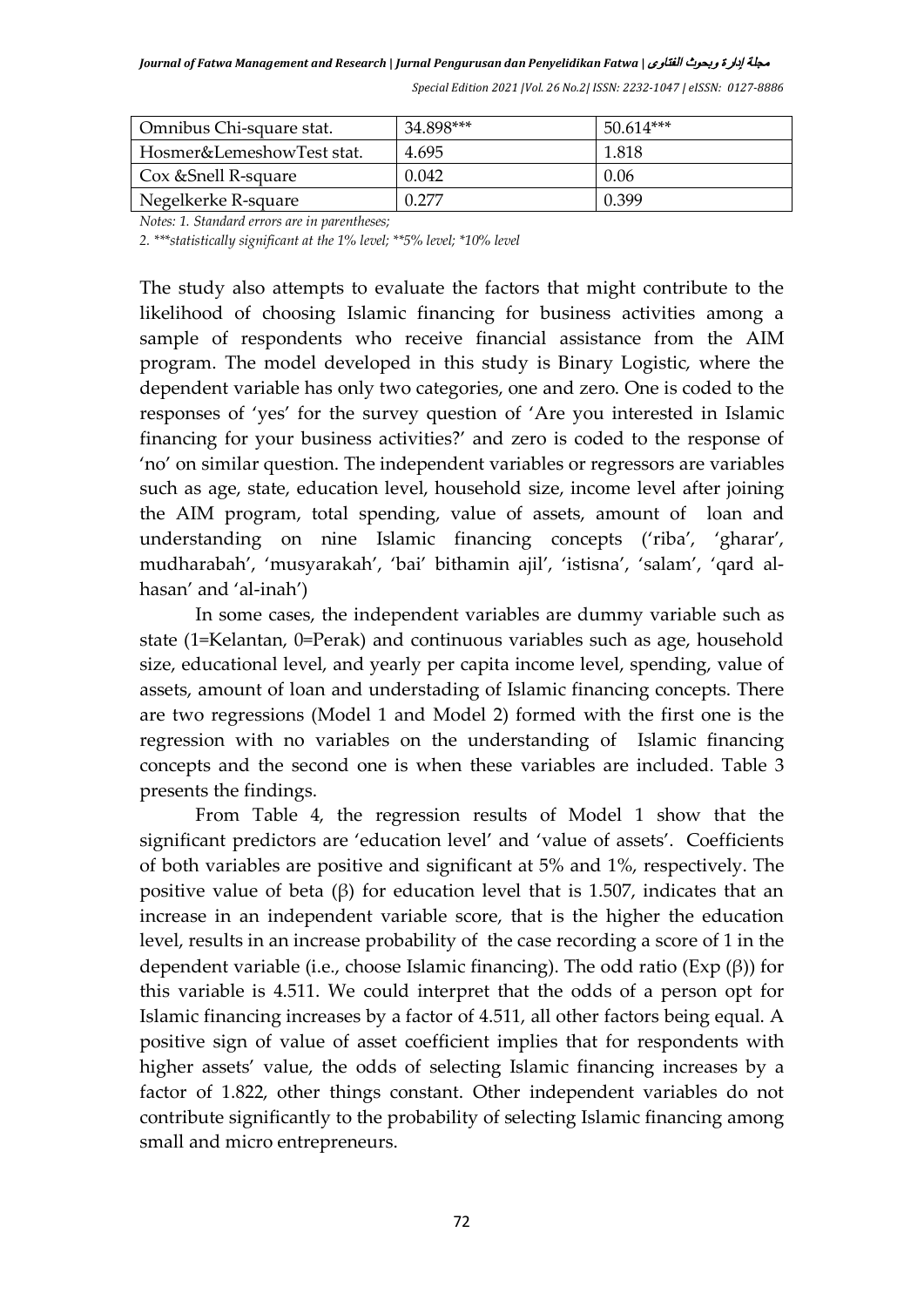In Model 2, while adding more regressors on the understanding of several Islamic financing concepts, the results are consistent to Model 1 on the two significant variables. Both variables, education level and value of assets, are having positive and significant coefficients. In this Model 2, however, one more variable is found to be significant at 5% level, that is, the understanding of concept of 'riba'. Data on understand concept of 'riba' and other Islamic financing concepts are arranged in such a way that the 'lower values' (scores 1 and 2) reflects more understand on the concept and 'higher values' (scores 3, 4 and 5) reflects low understanding on the concept (refer to Table 1). Thus, the significant and negative sign of coefficient of understand concept of 'riba' implies that the likelihood to choose Islamic financing among respondents is contributed by high understanding of respondents on the concept of 'riba'. This result is consistent to Lunn et al. (2001) who agreed with the effect of a person religious belief on his/her action. It was noted by Lunn et al., (2001) that there is a positive correlation between religious inclusion and religious participation. The belief that 'riba' is unacceptable in Islam due to its negative implications leads to the respondents' tendency to choose Islamic financing in their business activities.

In both models, Model 1 and Model 2, based on the classification tables, when a set of predictor variables is entered, it improves the accuracy of prediction to 98.4% for both Model 1 and Model 2. Since the Omnibus tests of Model coefficients in Block 1 are significant (p-value < 0.05) in both cases, the models with a set of variables used as predictors are better than the original guess shown in Block 0 without regressor. The Chi-square values in this test are 34.898 and 50.614 with 8 and 20 degrees of freedom, respectively. The Hosmer&Lemeshow test also supports the 'goodness of fit' of the models with the Chi-square statistics of 4.695 and 1.818, respectively, with p-values more than 0.05. The pseudo-R-square statistics, such as Cox & Snell R-square and Nagelkerke R-square, show that between 4.2% and 27.7% of the variability of the dependent variable is explained by the set of predictor variables in Model 1 and between 6% and 39.9% of the variability of the dependent variable is explained by the set of predictor variables in Model 2.

#### **CONCLUSION**

The objective of this research is to investigate the tendency of small and micro entrepreneurs who are receiving financial assistance from the microfinance program by AIM to opt for Islamic financing. In this study, convenience sampling method is employed in selecting respondents who are participating in AIM program from Perak and Kelantan. Using data of 1895 respondents from a survey, the analysis is conducted. Descriptive measures are used to provide a general summary of data. This study also adopts a nonlinear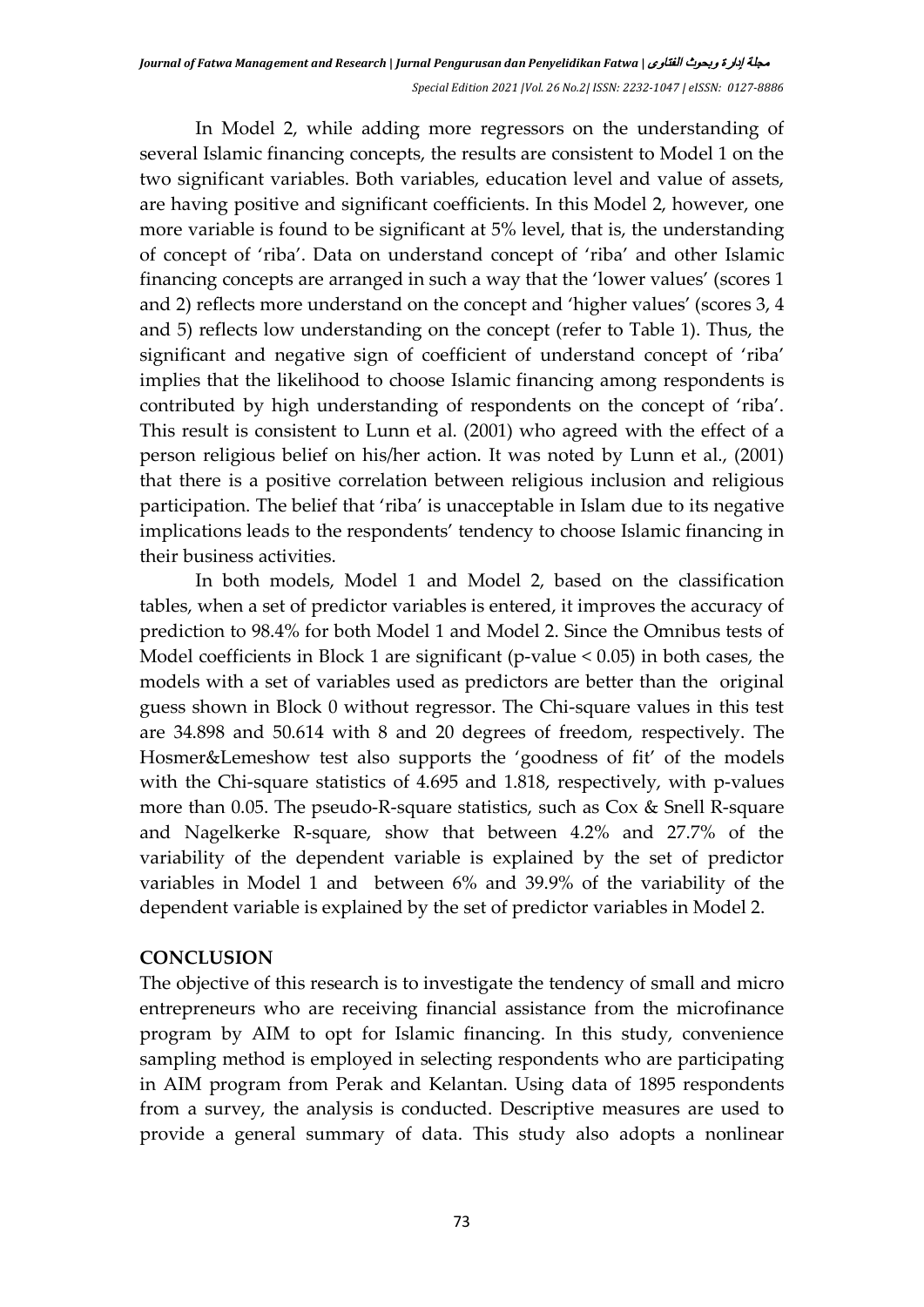regression model designed explicitly for binary dependent variables in testing the probability that the respondents opt for Islamic financing.

The results show that more than 95% of the respondents are female. Most of them has education at primary and secondary levels. Majority of respondents not familiar or understand several concepts of Islamic finance except the concept of 'riba'. From binary logistic regression, it is found that the likelihood that respondents opt for Islamic financing is significantly contributed by higher education level, high value of assets and better understanding on the concept of 'riba'. Thus, it is necessary to increase awareness and provide knowledge on Islamic financing products and concepts to these small and micro entrepreneurs particularly to the participants of AIM. The role of society, banking industry players and the government is very crucial to encourage small and micro-entrepreneurs, particularly Muslim entrepreneurs, using the Islamic financing in their business activities which is in line with syariah.

### **REFERENCES**

#### **Book**

- Abdul Hadi, Noradilah & Muwazir, Mohd. (2020). Islamic banking selection criteria: a multi-ethnic perspective. Journal of Islamic Marketing. ahead-of-print. 10.1108/JIMA-02-2019-0033.
- AlAbbad, A., Divya, A.,& Govindaraj, S. (2020). Depositor Characteristics and the Performance of Islamic Banks. Journal of Accounting, Auditing & Finance. 0148558X2091633. 10.1177/0148558X20916338.
- Azmat, S., Ali, H., Brown, K., & Skully, Ml. (2019). Persuasion in Islamic Finance. SSRN Electronic Journal. 10.2139/ssrn.3322056.
- Bilal, Muhammad; Fatima, Samza; Ishtiaq, Muhammad; Azeem, HafizMuhammad (2020) : Factors affecting the choice of Islamic banking by SMEs in Pakistan:Implications for Islamic banks' corporate governance, Pakistan Journal of Commerce and SocialSciences (PJCSS), ISSN 2309-8619, Johar Education Society, Pakistan (JESPK), Lahore, Vol.14, Iss. 1, pp. 255-272
- Chowdhury, Gosh and Wright (2005)The Impact of Micro-Credit on Poverty: Evidence from Bangladesh, Progress inDevelopment Studies, Vol., No. 4, pp.298-309.
- Fachrurazi, Sahat Aditua Fandithya Silalahi, T. Ade Surya, Achmad Muchaddam Fahham. (2020). Factors Affecting Customers' Satisfaction And Loyalty In Sharia Financing For Small And Medium Enterprises . International Journal of Advanced Science and Technology, 29(06), 1391 - 1403.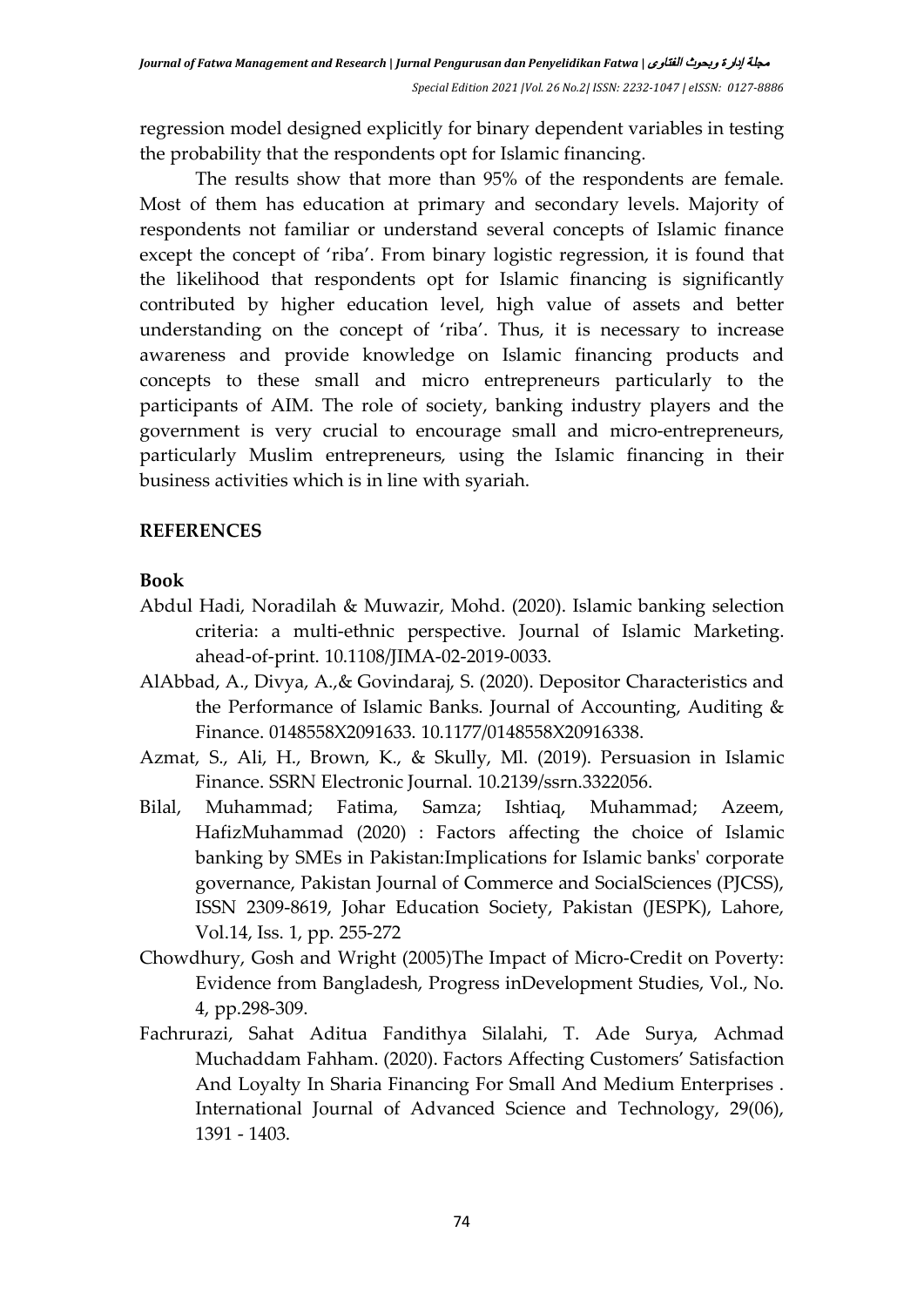- Jaara, Osama & Kadomi, Abdelrahim & Ayoub, Majda & Senan, Nabil & Jaara, Bassam. (2021). Attitude formation towards Islamic banks. Accounting. 479-486. 10.5267/j.ac.2020.11.002.
- Khan, Dr Muhammad Yar & Udin, Shahab & Khan, Majid & Javeed, Anam. (2020). Dynamics of selecting Islamic home financing. International Journal of Finance & Economics. 10.1002/ijfe.2051.
- Lunn, J., Klay, R. and Douglass, A. (2001)'The relationship among Giving, Church Attendance, and Religious Belief: The Case of the Presbyterian Church (USA)',Journal for the Scientific Study of Religion, Vol.40,No.4, pp.765-775.
- Mayoux, L. (2001)'Tackling the downside: Social capital, women's empowerment and micro-finance in Cameroon',Development and Change, Vol. 32, pp. 421-450.
- Mohamed Shaban, Meryem Duygun, John Fry. (2016). SME's lending and Islamic finance. Is it a "win–win" situation?. Economic Modelling. Volume 55, 2016. Pages 1-5,

### **Internet**

- Faridi, O. (2021, April 12). Maybank SME Digital Financing has Provided RM1 Billion or \$240 Million in Financing, Serving Over 8200 Malaysian SMEs. Crowdfund Insider. https://www.crowdfundinsider.com/2021/04/174120-maybank-smedigital-financing-has-provided-rm1-billion-or-240-million-in-financingserving-over-8200-malaysian-smes/
- Kementerian Pembangunan Wanita, KeluagadanMasyarakat (2016)Statistic on Women, Family and Community.http://www.kpwkm.gov.my (Accessed 20 August 2019).
- Ministry of Entrepreneur Development and Cooperatives. (2019). National Entrepreneurship Policy Malaysia: An Outstanding Entrepreneurial Nation2030.https://www.medac.gov.my/admin/files/med/image/portal /NEP2030- Final.pdf
- New Straits Times. (2021, March 30). Majority of SMEs expect recovery in 2021, Mastercard Report. Retrieved April 11, 2021 from https://www.nst.com.my/business/2021/03/678225/majority-smesexpect-recovery-2021-mastercard-report
- SME Corporation Malaysia. (2021). Economic Performance and Outlook 2019/2020: SME in the New Normal: Rebuilding the Economy. https://www.smecorp.gov.my/index.php/en/laporan-tahunan/4323 sme-insights-2019-20
- The Star. (2020, December 17). Encouraging Entrepreneurship for Growt.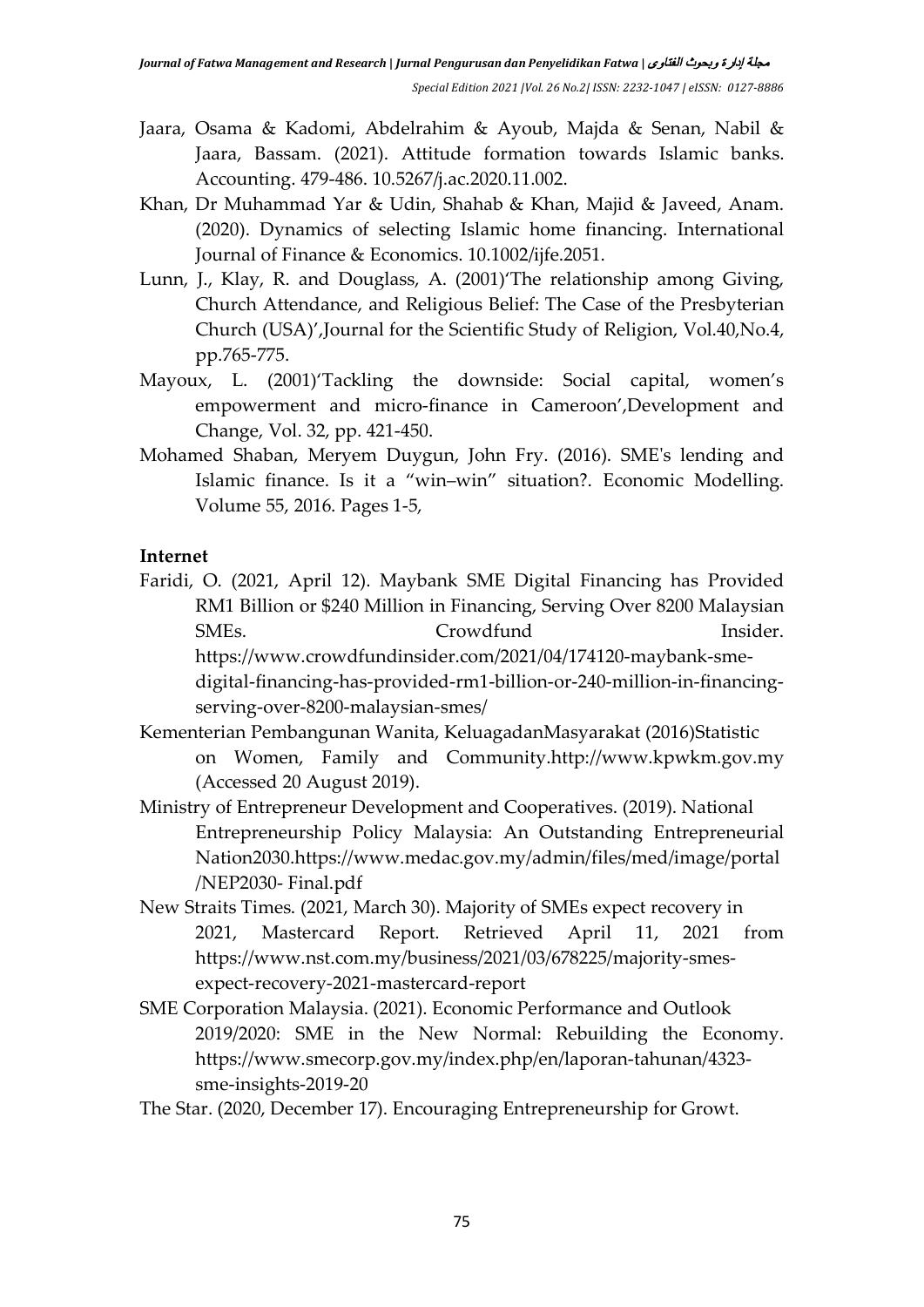Retrieved April 12, 2021 from https://www.thestar.com.my/news/nation/2020/12/17/encouragingentrepreneurship

The Star. (2021, April 12). Financing and Aid for Smes and Micro Businesses. Retrieved April 12, 2021 from https://www.thestar.com.my/news/nation/2021/04/12/financing-andaid-for-smes-and-micro-businesses

Thomas, J. (March 18, 2021). Better policies, stronger SMEs needed before next pandemic strikes. Free Malaysia Today. https://www.freemalaysiatoday.com/category/nation/2021/03/18/better -policies-stronger-smes-needed-before-next-pandemic-strikes/

# **APPENDIX**

| Concept                 | <b>Definition</b>                                                                                                                                                                                                                                                                                                                                             |
|-------------------------|---------------------------------------------------------------------------------------------------------------------------------------------------------------------------------------------------------------------------------------------------------------------------------------------------------------------------------------------------------------|
| riba                    | All gains from loans and debts that exceed the principal of loans and<br>debts.                                                                                                                                                                                                                                                                               |
| gharar                  | Uncertainty or hazard caused by lack of transparency with regards to<br>the commodity, subject matter or the price in a contract or exchange.                                                                                                                                                                                                                 |
| mudharabah              | Profit and loss sharing contract whereby an investor/s provides<br>capital and an agent or manager carries out a business project. The<br>profit from the project is shared according to the pre-agreed<br>proportion, whereas the loss is borne by the investor/s.                                                                                           |
| musyarakah              | A partnership contract whereby all parties provide funds, not<br>necessarily in equal amount, and have the right to work for the<br>business project                                                                                                                                                                                                          |
| bithamin<br>bai<br>ajil | The sale of goods on a deferred payment basis. Bank purchases<br>equipment or goods requested by the client and subsequently sells<br>the goods to the client for an agreed price, including a profit margin<br>for the bank. The client will pay by installments within a certain pre-<br>agreed period, or in a lump sum at the end of the contract period. |
| salam                   | Sale of goods where the price is paid in advance, before delivery or<br>manufacture of the goods.                                                                                                                                                                                                                                                             |
| istisna                 | Similar to bai al salam where the sale of a commodity is transacted<br>before the commodity is manufactured, assembled, or constructed.                                                                                                                                                                                                                       |

### **Definition of Islamic financing concept**